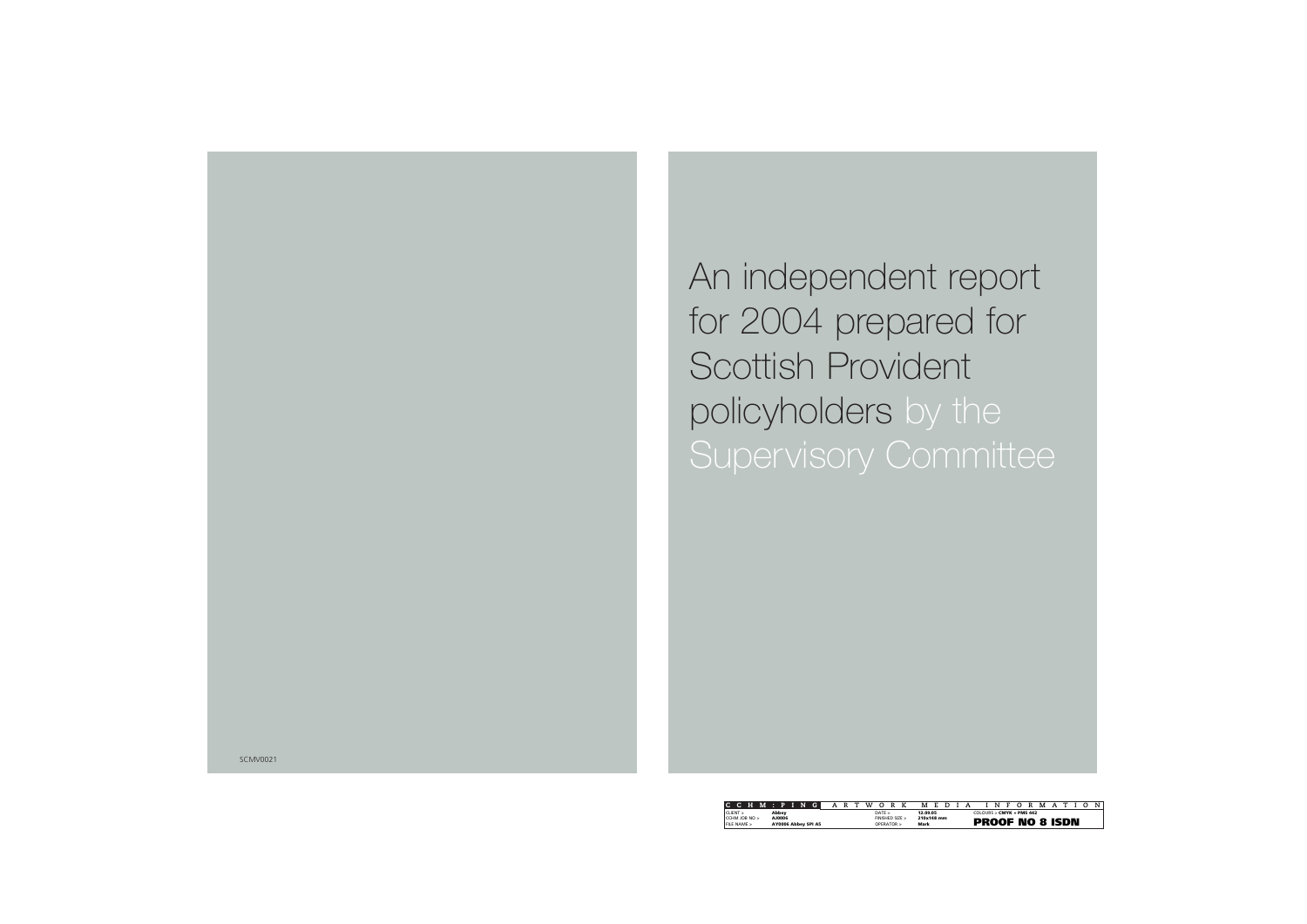#### **Introduction**

This is a report to Scottish Provident With Profits policyholders from the independent Supervisory Committee which has responsibility for your funds.

When the Scottish Provident Institution demutualised in 2001 it became part of the Abbey National group as a new company, Scottish Provident Limited ('the Company'). At the same time, a Supervisory Committee was set up to look after the interests of the With Profits policyholders. It decides on the investments and bonuses of the With Profit Fund (the 'Fund') and within it the Special Fund. The Special Fund contains the policies originally underwritten by Provincial Life that transferred to Scottish Provident when it acquired that business. The Committee also has to make sure that the Fund is run in the way that the scheme of demutualisation requires.

The Committee is independent of Scottish Provident Limited and of the Abbey Group, but it works closely with the management and with the Actuary who has special responsibility for the With Profits Fund. Since it was set up the Committee has met most months to do this. Details of the Committee members are at the end of this report.

From next year, all companies with funds like this will be obliged to send a report to policyholders. But the Committee and the Company wanted to send a report now to keep you fully informed about changes to the Fund. Future reports will be published on the Company's website unless there is a need to send them directly to you.

## **Purpose of this report**

This report tells you about a number of important things which have affected the With Profits Fund in 2004. There were changes in the regulations that applied to the Fund, and so in how it was managed.

In addition to this report, the Company has produced quite a lengthy document about how it aims to manage the Fund. This is called the Principles and Practices of Financial Management. This is quite long (over 40 pages) and technical. This document is on the Company's website and a copy is available if you ask for one. Next year the Company will send you a summary of it.

This report will cover:

- <sup>&</sup>gt; Changes to the rules governing With Profits funds in 2004
- <sup>&</sup>gt; What has been done to comply with the new FSA rules
- <sup>&</sup>gt; How the Fund has been protected
- <sup>&</sup>gt; Changes to smoothing practice
- > Treatment of annual and final bonuses
- > How surrender values are determined
- <sup>&</sup>gt; Expense charges and taxation
- <sup>&</sup>gt; Supervisory Committee Member details
- <sup>&</sup>gt; How you can find out more

This report is provided for general information only and is heavily summarised and simplified. It concerns the management of your policy in 2004 only.

For fuller, more up-to-date information about how your policy is managed, please see the most recent version of our Principles and Practices of Financial Management, available on our website, or by post on request (see the end of this report for contact information).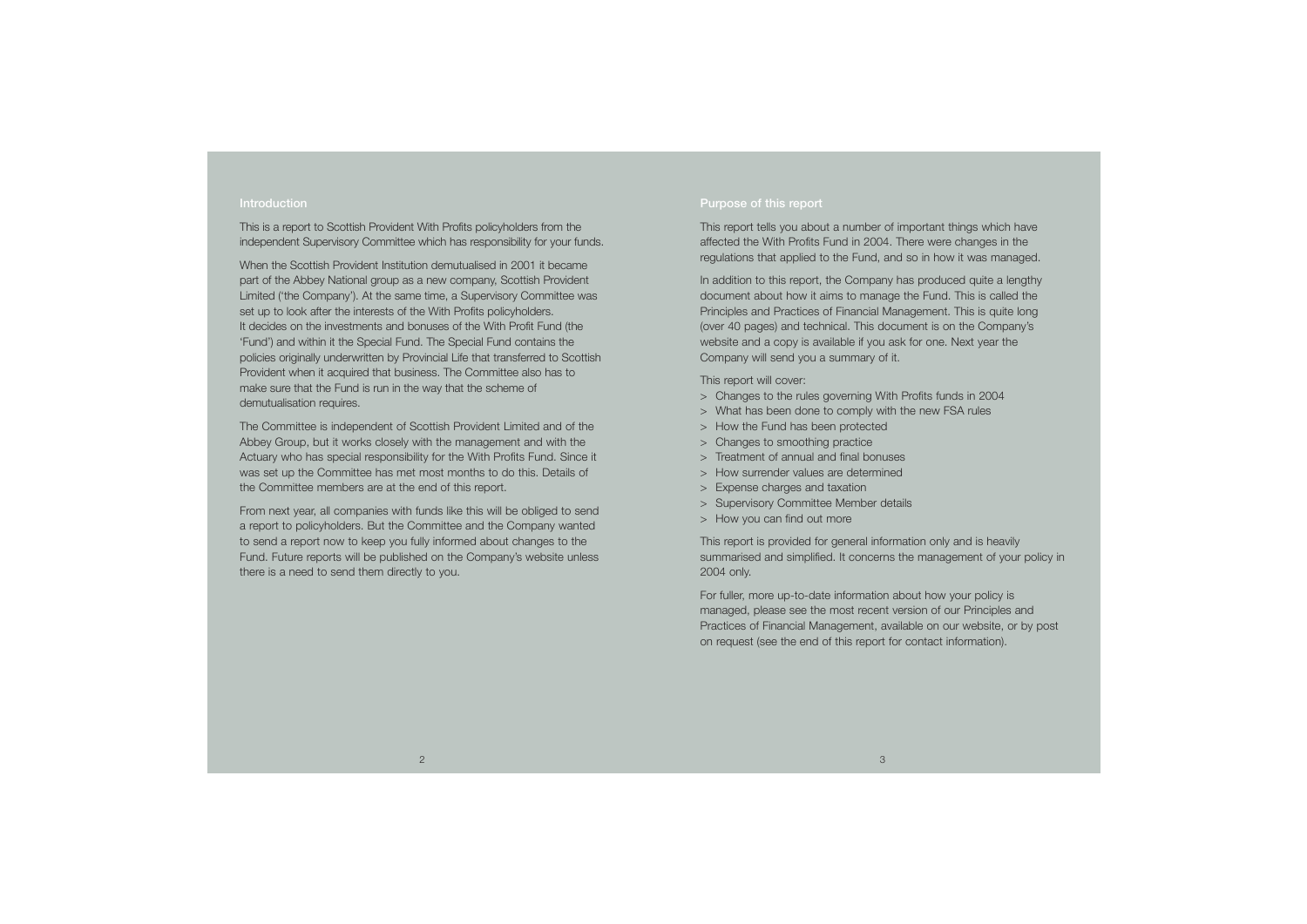#### **What is a With Profits fund?**

A With Profits fund is an investment fund where the profits are shared among investors, or policyholders. Policyholders do not directly own assets or a portion of the Fund, but instead are allocated payouts that represent a fair share of the Fund's overall value, taking all relevant factors into account. Sharing in the profits means you also share the investment risks in the Fund. Your policy may provide some guarantees and these can be of value to you, but the cost of guarantees for other policyholders can reduce the profits available for distribution. Certain groups of policy will also share in other profits and losses in the Fund. In the Company there are two main types of policy that receive a share of the profits:

- <sup>&</sup>gt; The older, traditional policies (often called 'conventional With Profits') where premiums secure assured benefits;
- <sup>&</sup>gt; The newer plans (sometimes called 'unitised With Profits') where premiums buy units in the Fund.

#### **Why was 2004 significant?**

2004 was a significant year for the Fund because it had to comply with new regulations made by the Financial Services Authority. These regulations apply to all With Profits funds, but affect each differently. They make changes to how the Fund is to be managed and governed. The Company has done a great deal of detailed work to apply the new rules to the Fund. The Supervisory Committee has worked with them to ensure the changes that were needed are fair and in the best interest of policyholders.

Throughout 2004 the Committee has relied upon the advice of Donald Ramsay, who was SPL's Appointed Actuary and is now the With Profits Actuary. Under the regulations, he must take account of the interests of policyholders.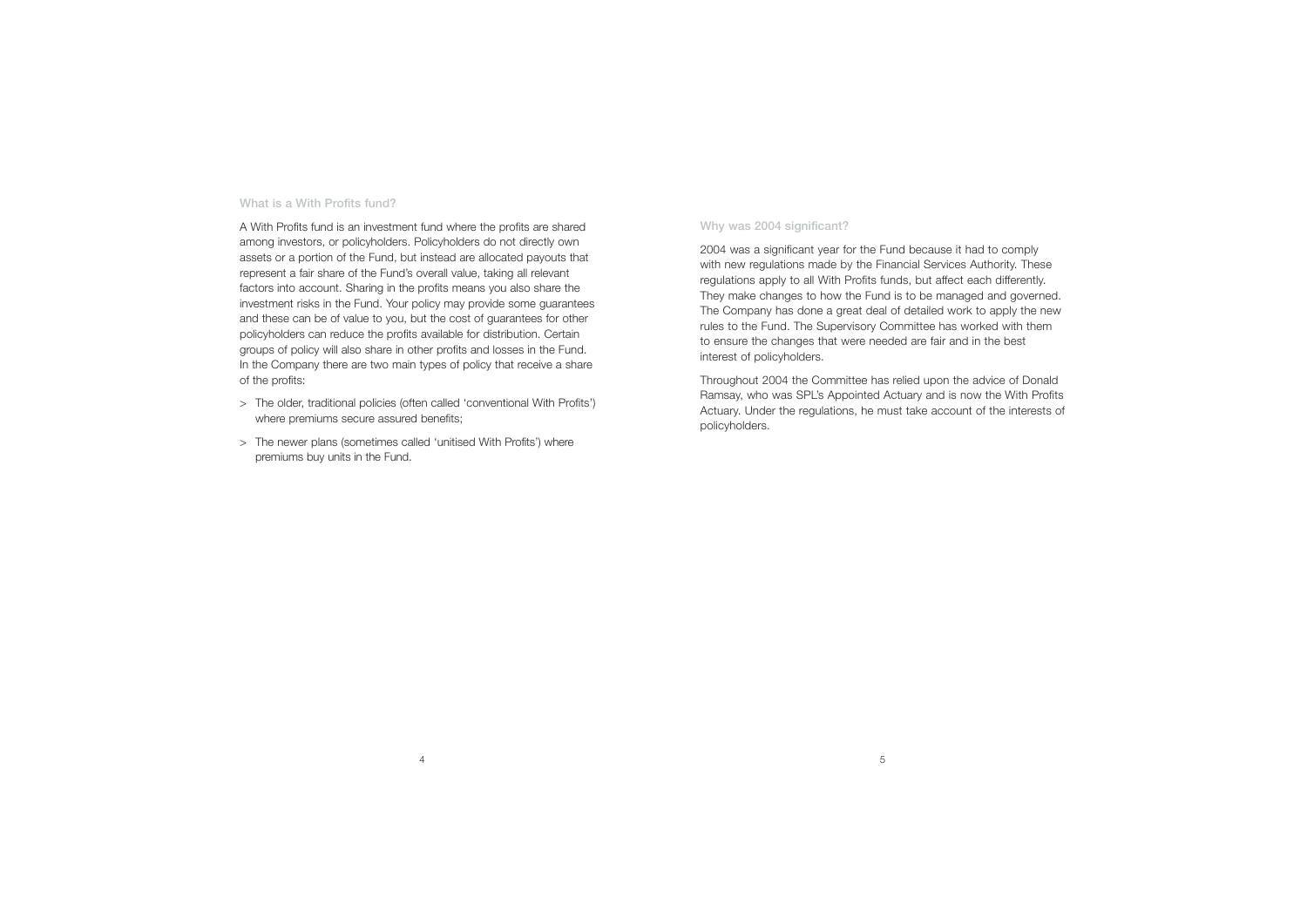**What changes have been made to the way the Fund is governed?** 

All companies with With Profits funds now need to publish details about how their fund is managed in a document called the Principles and Practices of Financial Management, or PPFM.

Future Company reports to policyholders will concentrate on how well the running of the Fund has matched up to the PPFM during the year.

The new FSA rules require companies which have With Profits funds to arrange for independent oversight in the interests of the policyholders. This can be done by having what is called a With Profits Committee. The Supervisory Committee will do this for your Fund and, as a With Profits Committee, will be required to ensure that the Fund is operated consistently with its Principles and Practices of Financial Management.

#### **Complying with the new regulations**

The new FSA rules state that there must be enough money in each fund (or sub-fund) in a company to make 'full and fair' payments to policyholders when their policies mature. The Company has to take a prudent view of the future when it decides how much is 'enough' and be prepared for the possibility that the reality may be even worse! It also has to make sure it has enough money to meet any guarantees to policyholders.

During 2004 we closely reviewed the Fund's performance and outlook. We wanted to know if there was enough money in the Fund to meet the Company's obligations to policyholders in the future. We concluded that there was not enough, that is to say, the Fund had a small deficit following these new rules.

## **Why was there a deficit?**

This happened for a number of reasons. Share values had been falling since 1999 and interest rates had been steadily coming down since the mid-1990s, good news for borrowers but not for savers. Furthermore, we're all

living longer on average – more good news, except that it means pension funds have to go further than they used to. This made the cost of providing pensions from the Fund greater than it used to be.

Finally, the new FSA rules require that the cost of any guarantees made to policyholders be included in the Fund's liabilities, which means that money must be set aside within the Fund.

All of these factors combined to turn what was a surplus of assets under the regulatory rules in force at the time Abbey acquired the Scottish Provident business to a small deficit in 2004 under the new rules. So, what did the Company do about this deficit?

## **How the company has covered the deficit**

The Company took legal and actuarial advice in determining the options available and in selecting the fairest course of action for all policyholders. The Committee reviewed this advice and we were satisfied that the proposed changes in the Fund were consistent with this advice.

The changes involved a small reduction (1%) in payouts, apart from guaranteed benefits.

# **Adding a safety margin**

The new FSA rules also mean the Company has to have, in effect, a safety margin in case circumstances turn out to be worse than has been planned for. To decide how big this should be, the Company tested how the Fund might behave in different circumstances, including very unfavourable conditions. This work led us to conclude that £125 million would be enough in all but the very worst circumstances. This safety margin is not part of the Fund, but the Company has provided additional funds which can be called upon if needed. A description of how this money will be used if needed is in the PPFM, which you can view on the Company's website.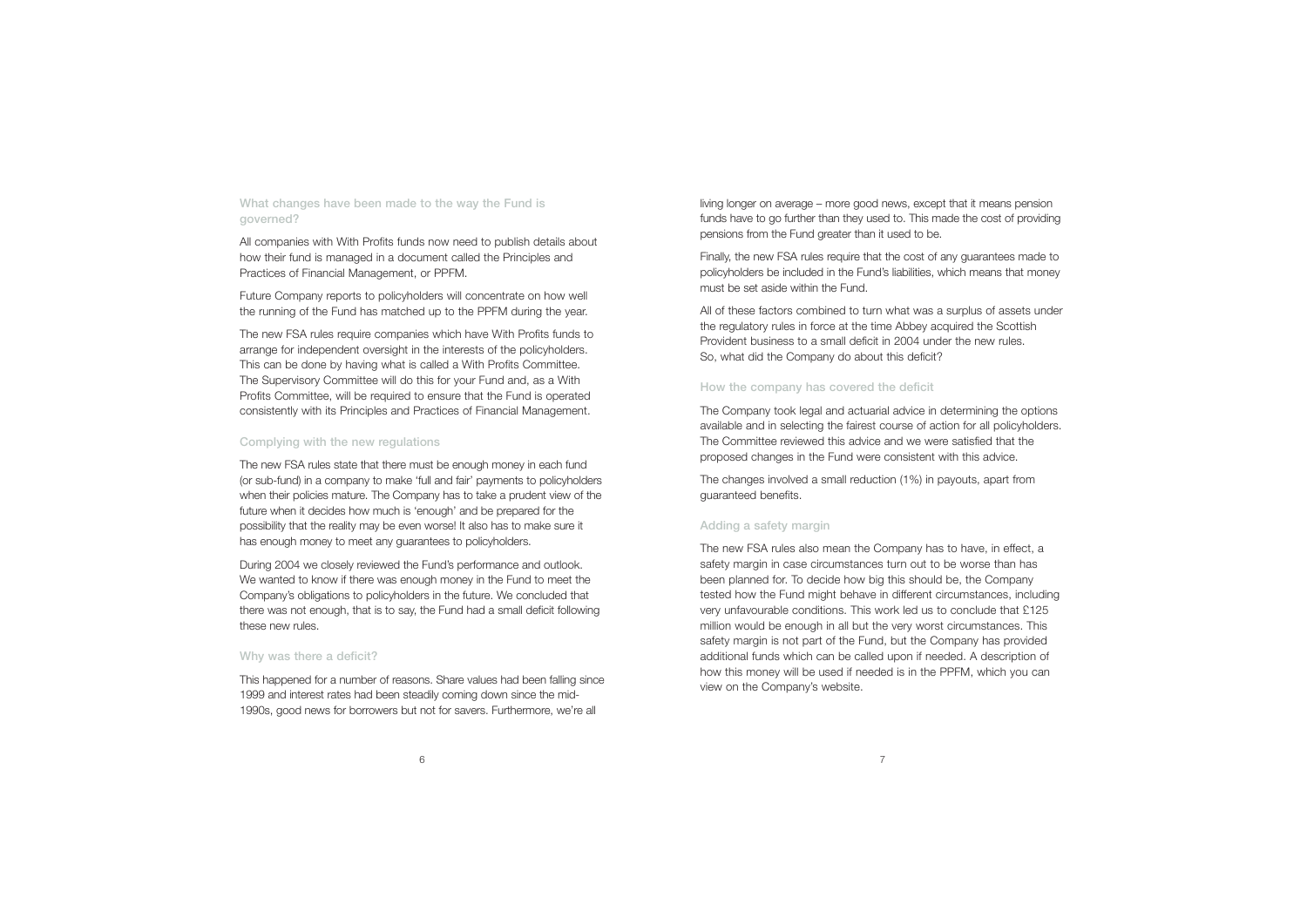# **Protecting our policyholders in the Fund**

We mentioned testing how the Fund would behave in different situations, including adverse conditions. Among the most likely of these is variable investment markets. Share values can go up and down and sometimes, in difficult economic conditions, they can remain depressed for some time, which is what happened in the early years of this decade. Changes in interest rates can also have an effect on the Fund's performance.

To protect the Fund against these movements, the Committee agreed that the Company should purchase assets specifically designed to help meet the guarantees that policyholders have. We call these the 'Fund protection assets'. More than £300 million was spent on these assets. Many of these are complex financial instruments whose value is affected by movements in well-known stock market indices such as the FTSE 100 Index. We can further reduce risk in the Fund by using some of the other assets to track these same stock market indices. The Company is currently reducing risk in this way. The management of these 'Fund protection assets' will be monitored closely by the Committee in the future.

In deciding which assets should be purchased to protect the Fund in this way, the Committee considered a substantial amount of external professional advice and we are satisfied that the protection should be effective within reasonable tolerances. We are also satisfied that these assets were purchased at fair value. This is important because they were purchased from another company in the Abbey group.

## **What if the protection is not needed?**

We hope that the Fund won't have to call on this protection. It is there to look after the Fund's policyholders, but if the protection is not needed, then a large proportion of the Fund protection assets can be cashed in. Should the future turn out exactly as expected over a given period, around two-thirds of this asset (around £200 million) can be cashed in. If economic conditions are better than expected over a given period, it should be possible to reduce the amount of protection the Fund needs and cash in some of the protection assets. They can then be invested to provide returns to the Fund.

# **Why might this happen?**

There are several reasons why all the Fund protection assets that were purchased might not be necessary:

- <sup>&</sup>gt; Returns on investments may be as good as or better over a given period than it was thought they'd be when buying the Fund protection assets for that period;
- <sup>&</sup>gt; Policyholders, in the decisions they take, may make the liabilities of the Fund less expensive than was assumed in 2004, for example they may surrender policies and not invoke their guarantees;
- > If investment markets become more stable in future and don't fluctuate like they have done in recent years less protection may be needed than was assumed.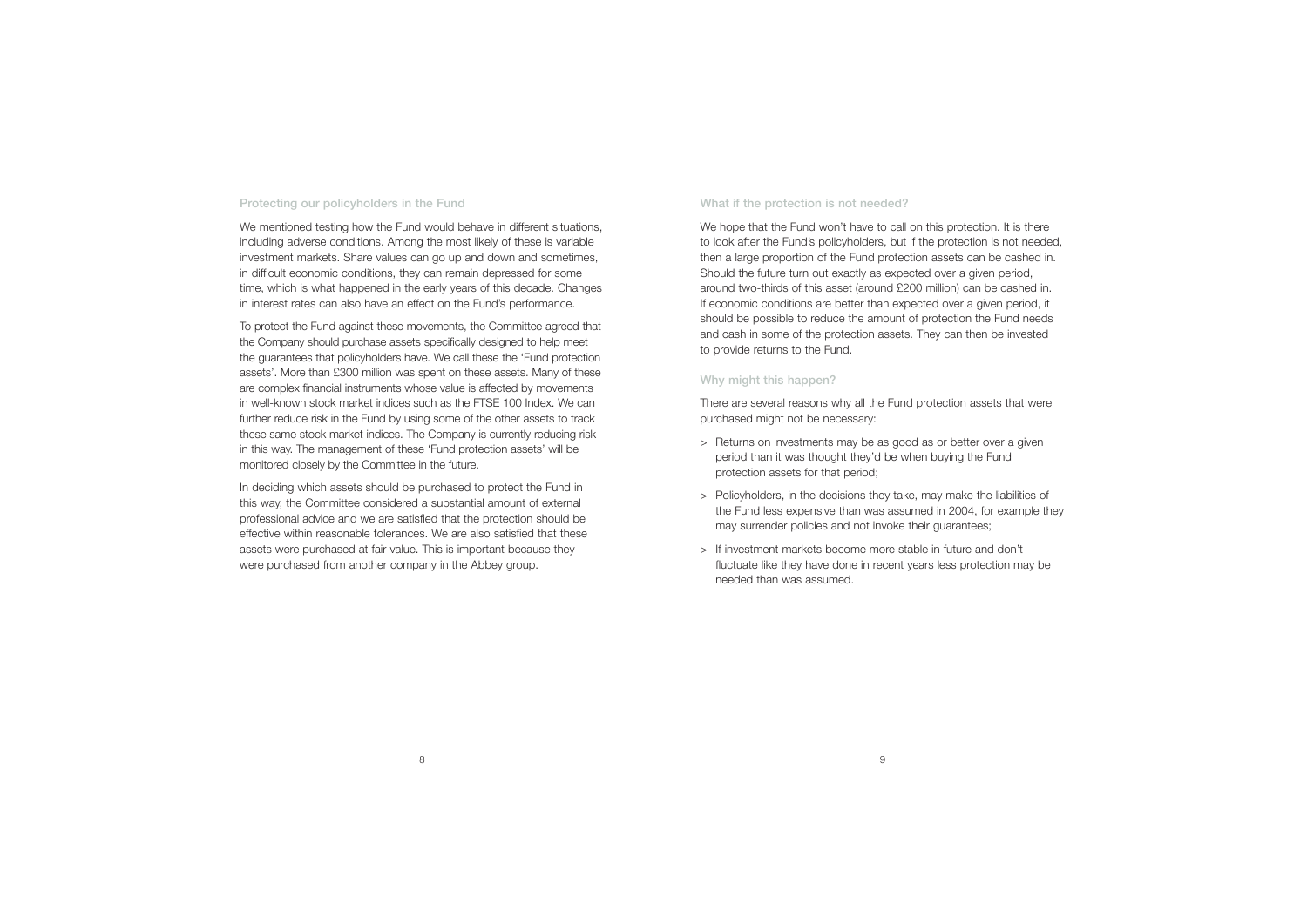#### **Your Fund's investments**

In considering the package of measures to bring in as a response to the new FSA rules, we looked at the Fund protection assets in the Fund and the available safety margin outside the Fund. In the light of this we decided to raise the proportion of the Fund which is invested in shares to a target level of 35%, to ensure the Fund can aim to deliver satisfactory returns for policyholders.

At the end of 2004 the split of assets in the Fund, excluding the protection assets, was:



In 2004, the Committee agreed with the Company's proposal to contract out the management of the Fund to third party fund managers. The fund managers will primarily track agreed investment indices.

The investment returns achieved by the Fund mean that the assets which back policies have grown during the year. For SPI UK policies, the rate of growth has been 10%, and for SPI Republic of Ireland policies by 11%. These are the rates of return before taxes and charges. The investment returns for the Special Fund mean that the assets backing policies grew by 6% in 2004 (before taxes and charges).

#### **Balancing assets and liabilities**

The FSA's new rules required us to keep a balance between the total value of assets in the Fund and the 'liabilities' – principally the policy benefits to be paid to policyholders in future. To maintain this balance we have made some changes to our 'smoothing' practice. 'Smoothing' is the way With Profits funds try to protect policyholders from the direct impact of ups and downs in asset values. While no-one objects to the 'ups', many people don't want to take the risk of the 'downs'. The revised approach to smoothing ensures that policyholders receive what is calculated to be their fair share of what the Fund's assets are worth at the time they leave it.

As a result, the changes we made to our smoothing practice mean that there was a reduction in the year-end bonus declaration for the Fund implemented in March 2004. A further adjustment, this time an increase, was made in July 2004 (these changes did not affect the Special Fund). We now think payouts are generally close to fair shares of the asset values for maturing policies.

#### **Annual and Final Bonus rates**

The payout on your policy is worked out using a combination of annual bonuses and final bonuses. During 2004 we did not declare any annual bonuses: we could not do that while the Fund had little or no surplus (the exceptions to this were some of the oldest With Profits units where the Company had guaranteed there would always be at least a minimum level of bonus). But your policy continued to benefit from the growth in the Fund and our aim is to reflect that fairly in the final bonus and the payment you receive when your policy comes to an end.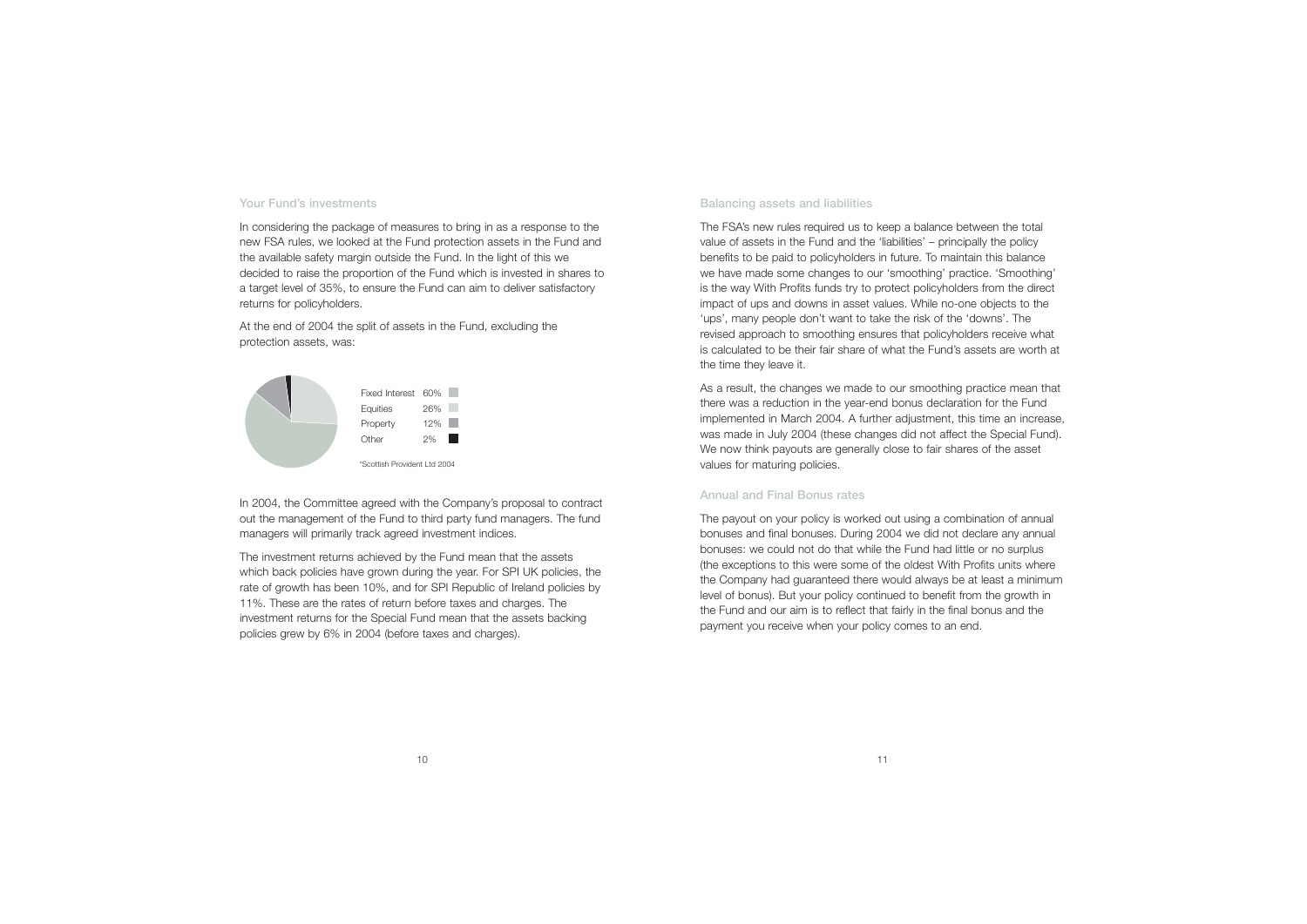In order to make sure any surplus amounts which do emerge in the Fund in the immediate future are distributed fairly, we intend to use them in two ways:

- <sup>&</sup>gt; Declaring final bonuses payable only when a policy leaves the Fund;
- <sup>&</sup>gt; And/or reducing market value reductions which are charged if With Profits units are cashed in early.

We will do this rather than declare new annual bonuses. We currently expect to follow this approach until we think there are enough surplus assets in the Fund to let us add annual bonuses without putting at risk:

- <sup>&</sup>gt; The payment of final bonuses on maturing policies; or
- <sup>&</sup>gt; The level of surrender values on policies which do not run their full course.

Looking realistically at the liabilities of the Fund (what the Company will have to pay out in future), the Company estimated that at the end of 2004 there were surplus assets in the main Scottish Provident With Profits Fund of 2% of Fund value. We could deal with this in a number of ways:

- <sup>&</sup>gt; Carry it forward to next year;
- <sup>&</sup>gt; Increase the level of payouts to policyholders; or
- <sup>&</sup>gt; Increase the percentage of the Fund invested in shares.

The Committee has decided to give priority to improving the level of payouts made to policyholders, given the reduction to payouts we had to make during 2004. At the end of 2004, the Special Fund had a surplus of 20% of Fund value. The Company aims to distribute any such surplus fairly to Special Fund policyholders over the remaining life of that Fund.

## **How surrender values are determined**

# Unitised With Profits

Surrender values for With Profits units are set by adding a final bonus to the face value of units or charging a market value reduction on them, depending on economic circumstances. The final bonus/market value reduction is calculated by comparing the face value of units with the fair share of assets available in the Fund. Payouts are set to ensure every policyholder receives their fair share of assets, calculated at the time they surrender.

# Conventional With Profits

Conventional With Profits surrender values are currently set by adjusting the expected value of maturity benefits to allow for non-payment of future premiums. An allowance for final bonus may be included if the current value of future payouts is less than the fair share of assets within the Fund corresponding to that policy. Payouts are set to reflect a fair share of assets.

# **Expense Charges and Tax**

# **Expenses**

During 2004, expense charges made on the Fund have continued to be as set out in the Scottish Provident scheme of demutualisation. This scale of charges will apply until 2011. The 'capped' level of expenses in 2004 was £17.4 million.

This compares to a best estimate of the actual cost of administering the With Profits policies of £18.4 million. The £1 million cost overrun was paid by the shareholder.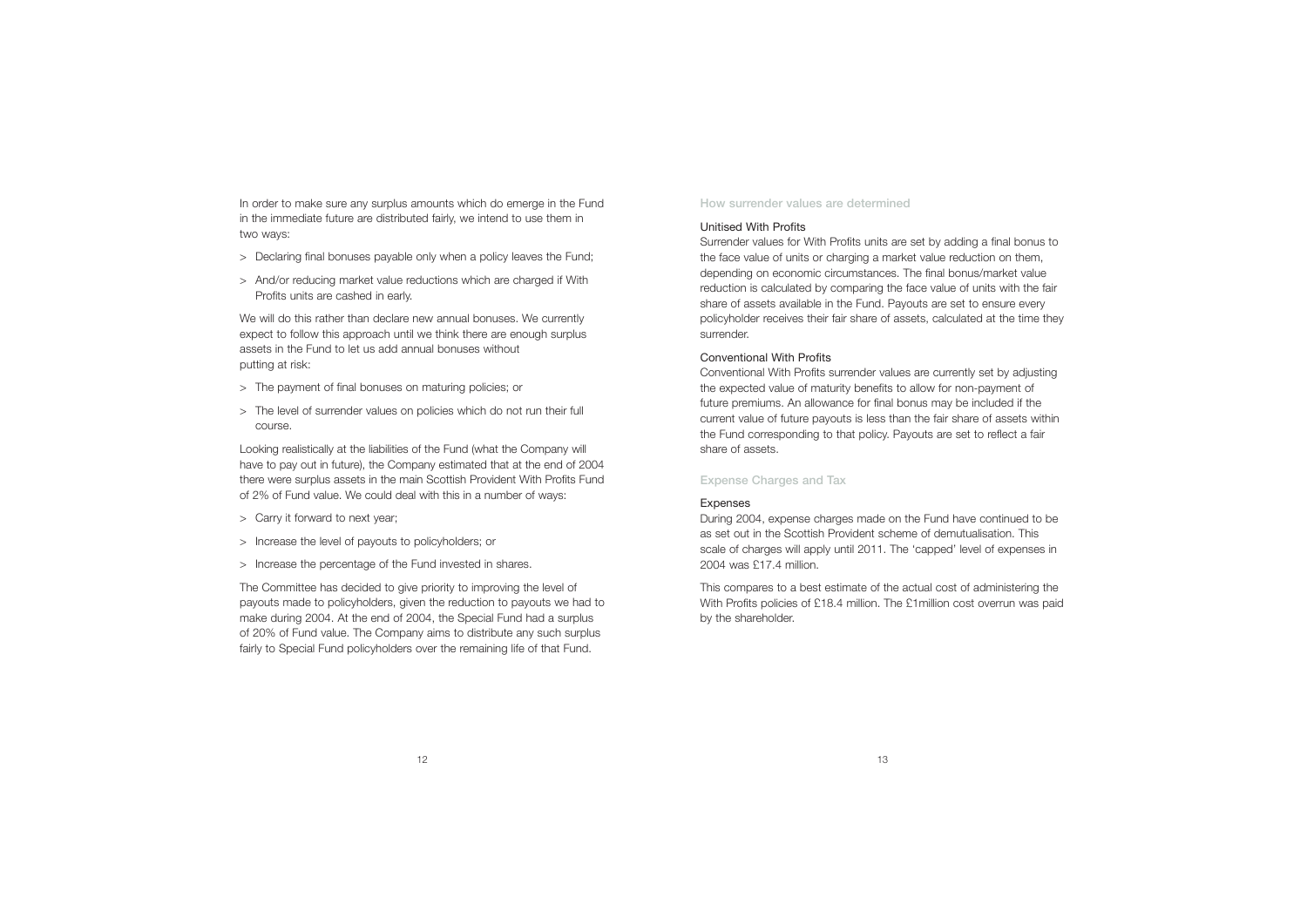## Taxation

The Fund has continued to be charged tax as if the Fund represented all of the assets and liabilities of a mutual life insurance company. This also complies with the requirements of the Scottish Provident scheme of demutualisation.

# **New business plans and premium rates**

The Fund no longer accepts new policies. However, some existing With Profits policies have the right to increase the size of the policy by adding 'increments'. The terms of such 'increments' have been set so that they do not damage the interests of other policyholders within the Fund and we will aim to set fair payouts for these increments when they mature.

# **Communicating with policyholders**

The Committee reviewed the 2003 year-end bonus mailing, which was issued during April and May 2004. This included some changes in scales of final bonuses and market value reductions which were introduced as interim measures as part of the Fund Review project outlined in this report.

# **Treating customers fairly**

The With Profits Fund contains a great variety of policies and types of policy benefits. This makes it important to ensure that we treat different groups of policyholders with equal consideration. We also strive to maintain fairness between policies which mature or are surrendered and leave the Fund on the one hand and policies which remain in the Fund on the other.

# Treatment of early surrenders

For policies which are surrendered before they are due to mature, care has been taken to ensure as much as possible that any 'surrender value' paid out is not greater than the fair value of the assets which back these policies.

# Treatment of retirements

When pension policyholders retire, an amount of money is paid out of the Fund in order to buy the annual amount of pension which is due to be paid. Again, consistent with the Scottish Provident scheme of demutualisation, the amount of money represents a realistic estimate of the actual cost of the pension benefits in question.

For pension policies with guaranteed annuity options where the policyholder has chosen to retire during the year, the guaranteed annuity rate has been applied to the fair value of the assets. This practice is in line with the PPFM and the legal advice received by Scottish Provident.

# Treatment of policies remaining in the Fund

Policies which remain in the Fund will continue to benefit from the returns achieved by the Fund. Our aim is to ensure that policyholders' payouts reflect their fair share of the assets of the Fund at the time they leave it.

J D Gallagher Chairman Supervisory Committee September 2005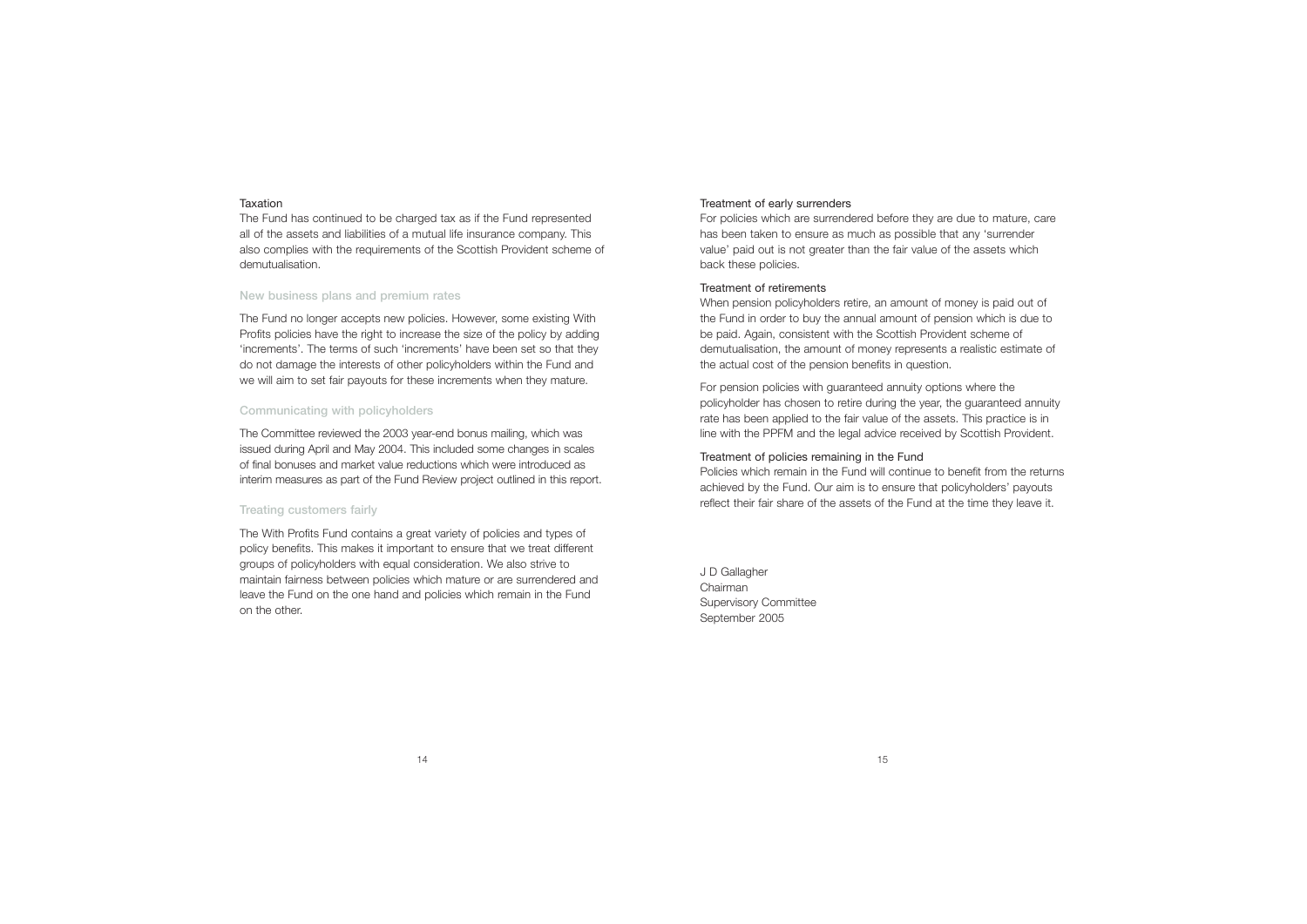# **Supervisory Committee Members**

#### James Gallagher

Jim is a senior civil servant, who is presently a visiting Professor of Government in the University of Glasgow. Before that he was Head of the Scottish Executive Justice Department and he has been a member of the Prime Minister's Policy Unit in Downing Street, and Deputy Head of the UK Cabinet Secretariat. He is visiting Professor in Public and Corporate Ethics at Glasgow Caledonian University. Jim was a director of Scottish Provident Ltd and of Scottish Mutual Assurance plc. He became a member of the Supervisory Committee when it was created in 2001 and succeeded Allan Denholm as Chairman of this forum in 2004.

#### Mark Boleat

Mark is a former Director General of the Association of British Insurers and currently holds a portfolio of positions including company directorships and membership of the Gibraltar Financial Services Commission and the National Consumer Council. He is also a former director of SPI and Scottish Mutual. He became a member of the Supervisory Committee when it was created in 2001.

## Allan Denholm

Allan is a Past President of The Institute of Chartered Accountants of Scotland and a Trustee of a number of Pension Funds and charitable bodies. He is a General Commissioner of Income Tax. He has a long association with Scottish Mutual spanning 30 years. He has served as a director of The Scottish Mutual Assurance Society, Scottish Mutual Assurance plc and Abbey National Life plc. He became Chairman of the Supervisory Committee when it was created in 2001.

## Tony Fine

Tony qualified as a Fellow of the Institute of Actuaries in 1968 and has many years' experience as a consulting actuary. He was appointed as the Independent Member of the Supervisory Committee in February 2004. The Scottish Provident Demutualisation Scheme states that the Committee must have one Independent Member who is not and has not been employed in an executive capacity by, and does not hold and has not held any other office with, any company at any time when it is or was a member of the Abbey Group.

## John Foden

The majority of John's career was spent with PA Consulting Group where he was ultimately Chief Executive and Chairman. John was nonexecutive Chairman of SPI prior to its demutualisation and acquisition by Abbey in 2001. He became a non-executive Director of SPL at the time of acquisition and a member of the Supervisory Committee in 2004.

## Derek Pike

The Demutualisation Scheme allows the Independent Member to nominate an Alternate Member and this role is fulfilled by Derek Pike, who qualified as a Fellow of the Faculty of Actuaries in 1982 and has many years' experience as a consultant.